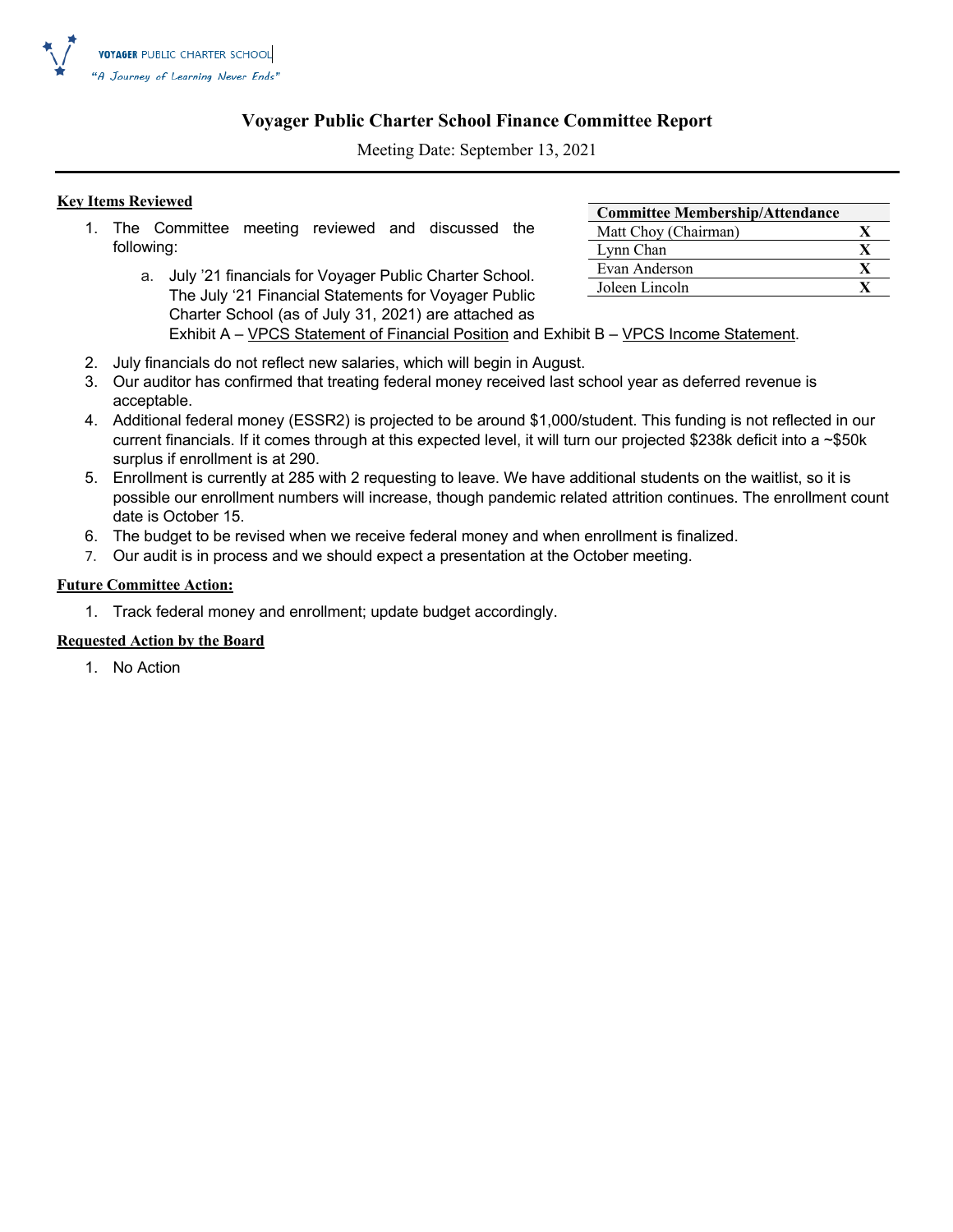### **Voyager - A Public Charter School Statement of Financial Position-Yearly Comparison As of July 31, 2021**

|                                       | Jul 31, 21   | Jul 31, 20   |
|---------------------------------------|--------------|--------------|
| <b>ASSETS</b>                         |              |              |
| <b>Current Assets</b>                 |              |              |
| <b>Checking/Savings</b>               |              |              |
| 1065 · First Hawaiian Bnk Savings     | 2,255,772.00 | 1,261,098.00 |
| 1066 · First Hawaiian Bank - checking | 39,705.55    | 74,647.77    |
| 1067 · Cash - Restricted              | 2,000.00     | 2,000.00     |
| 1080 · Petty Cash on Hand             | 30.00        | 30.00        |
| <b>Total Checking/Savings</b>         | 2,297,507.55 | 1,337,775.77 |
| <b>Accounts Receivable</b>            |              |              |
| 1200 Accounts Receivable              | 79.76        | 156.60       |
| <b>Total Accounts Receivable</b>      | 79.76        | 156.60       |
| <b>Other Current Assets</b>           |              |              |
| 1202 · Student Meals Receivable       | 1,657.29     | 2,167.63     |
| 1204 Receivable from DOE-'ER FICA Ta  | 44,861.44    | 15,495.20    |
| 1205 · Miscellaneous Receivables      | 15,264.36    | 4,385.92     |
| <b>Total Other Current Assets</b>     | 61,783.09    | 22,048.75    |
| <b>Total Current Assets</b>           | 2,359,370.40 | 1,359,981.12 |
| <b>Fixed Assets</b>                   |              |              |
| 1601 · Furniture and Equipment        | 123,299.85   | 139,348.48   |
| 1605 · Leasehold Improvement          | 44,990.42    | 61,379.42    |
| <b>Total Fixed Assets</b>             | 168,290.27   | 200,727.90   |
| <b>Other Assets</b>                   |              |              |
| 1400 Deposits                         |              |              |
| <b>HECO/Other Deposit</b>             | 745.00       | 745.00       |
| <b>Lease Deposit</b>                  | 24,712.03    | 23,664.91    |
| <b>Payroll Deposit - PCSC</b>         | 375.06       | 375.06       |
| Total 1400 · Deposits                 | 25,832.09    | 24,784.97    |
| <b>Total Other Assets</b>             | 25,832.09    | 24,784.97    |
| <b>TOTAL ASSETS</b>                   | 2,553,492.76 | 1,585,493.99 |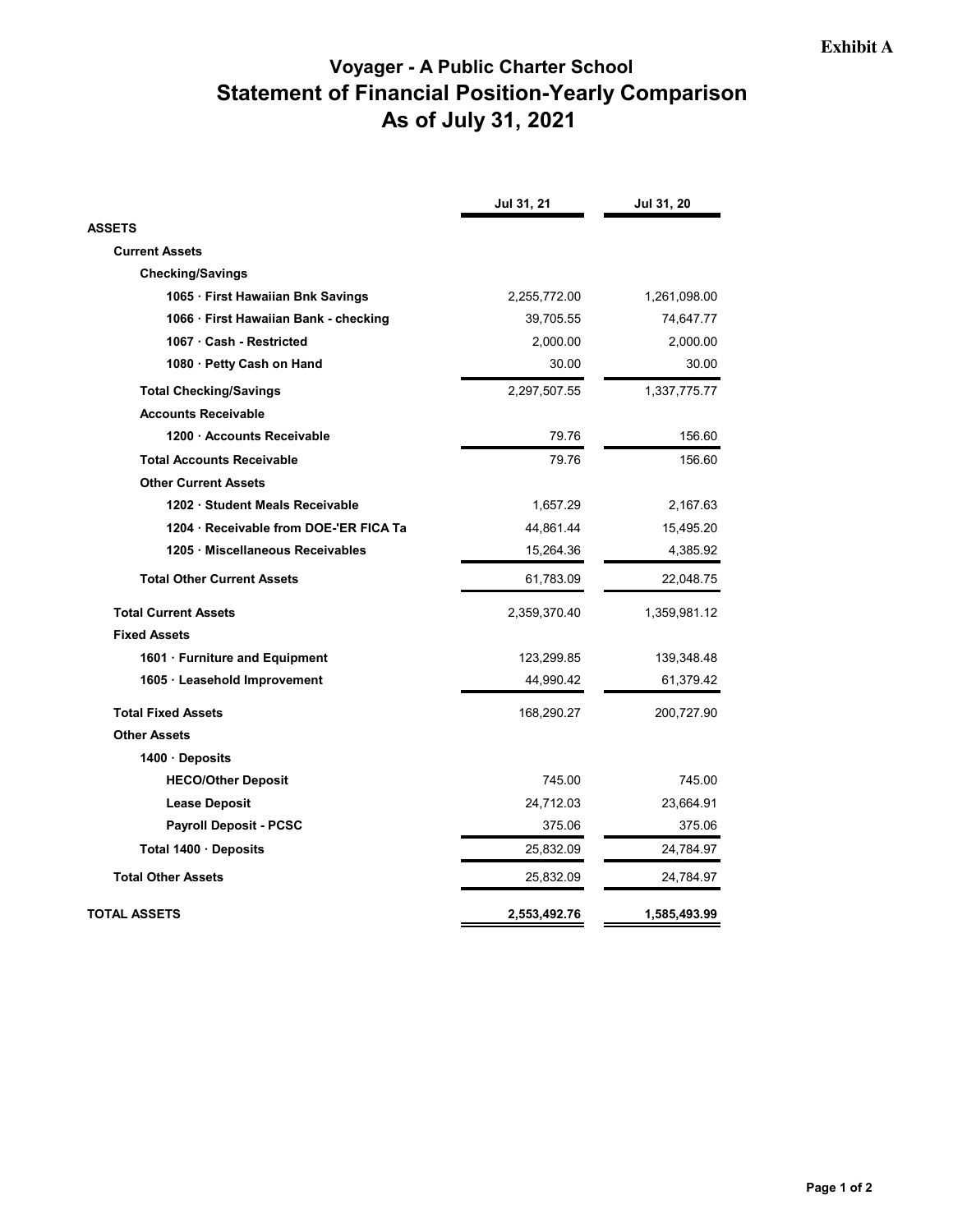### **Voyager - A Public Charter School Statement of Financial Position-Yearly Comparison As of July 31, 2021**

|                                        | Jul 31, 21   | Jul 31, 20   |
|----------------------------------------|--------------|--------------|
| <b>LIABILITIES &amp; EQUITY</b>        |              |              |
| <b>Liabilities</b>                     |              |              |
| <b>Current Liabilities</b>             |              |              |
| <b>Accounts Payable</b>                | 40,863.46    | 39,554.64    |
| <b>Other Current Liabilities</b>       |              |              |
| 2010 Grants Payable                    | 9,566.43     | 9,566.43     |
| 2100 · Payroll Liabilities             | 82,967.37    | 92,425.91    |
| 2300 · Accrued Expenses                | 76,830.78    | 71,489.34    |
| 2400 Deferred Revenue                  | 26,631.06    | 32,727.11    |
| 2401 Deferred State & FED Allocation   | 1,255,554.22 | 347,061.00   |
| <b>Total Other Current Liabilities</b> | 1,451,549.86 | 553,269.79   |
| <b>Total Current Liabilities</b>       | 1,492,413.32 | 592,824.43   |
| <b>Long Term Liabilities</b>           |              |              |
| 2500 Deferred Rent                     | 16,400.00    | 35,600.00    |
| <b>Total Long Term Liabilities</b>     | 16,400.00    | 35,600.00    |
| <b>Total Liabilities</b>               | 1,508,813.32 | 628,424.43   |
| <b>Equity</b>                          |              |              |
| 1110 · Retained Earnings               | 994,899.18   | 945,538.90   |
| 3000 · Opening Bal Equity              | 46,625.28    | 46,625.28    |
| <b>Net Income</b>                      | 3,154.98     | $-35,094.62$ |
| <b>Total Equity</b>                    | 1,044,679.44 | 957,069.56   |
| <b>TOTAL LIABILITIES &amp; EQUITY</b>  | 2,553,492.76 | 1,585,493.99 |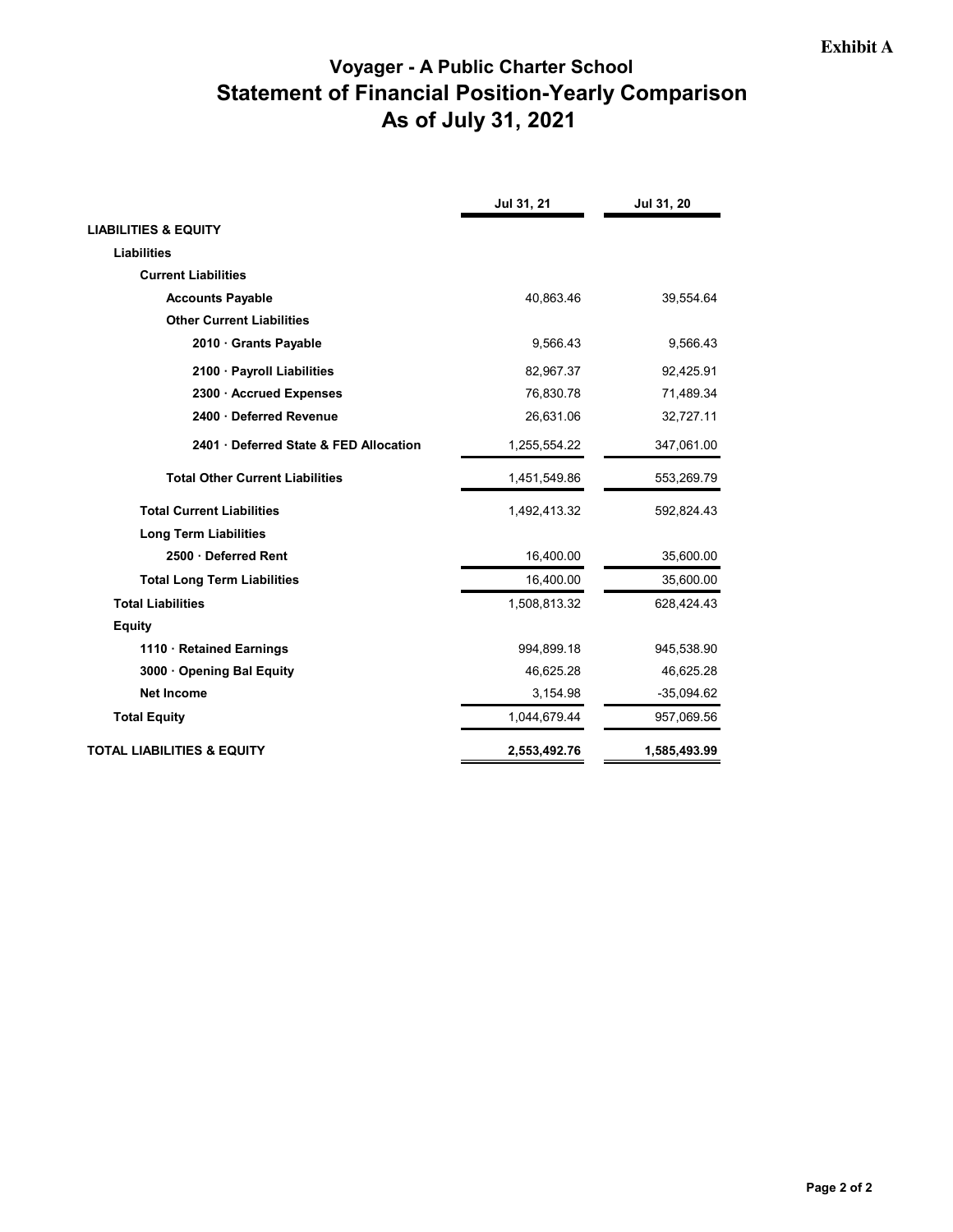| - |  |
|---|--|
|   |  |

# Voyager - A Public Charter School<br>Monthly & YTD Stmt. of Income & Expense Budget-to-Actual<br>For the Period Ended July 31, 2021  **Monthly & YTD Stmt. of Income & Expense Budget-to-Actual Voyager - A Public Charter School**

 **For the Period Ended July 31, 2021**

|                                           | <b>1d</b> 21 | <b>Budget</b> | \$ Over Budget             | <b>Jul 21</b> | <b>YTD Budget</b> | \$ Over Budget | <b>Annual Budget</b> |
|-------------------------------------------|--------------|---------------|----------------------------|---------------|-------------------|----------------|----------------------|
| Ordinary Income/Expense                   |              |               |                            |               |                   |                |                      |
| Income                                    |              |               |                            |               |                   |                |                      |
| 4100 State Allocations                    |              |               |                            |               |                   |                |                      |
| 4110 · Base Per Pupil Allocation          | 176,295.17   | 178,760.00    |                            | 176,295.17    | 178,760.00        | $-2,464.83$    | 2,145,130.00         |
| Total 4100 · State Allocations            | 176,295.17   | 178,760.00    | $-2,464.83$<br>$-2,464.83$ | 176,295.17    | 178,760.00        | $-2,464.83$    | 2,145,130.00         |
| 4160 · SPED Per Pupil Allocations         |              | 1,172.00      | $-1,172.00$                |               | 1,172.00          | $-1, 172.00$   | 14,130.00            |
| 4200 · Federal Allocations                |              |               |                            |               |                   |                |                      |
| 4132 · Title II                           |              | 830.00        | -830.00                    |               | 00'08             | -830.00        | 10,000.00            |
| 4210 · Federal Impact Aid (FIA)           | 5,240.35     | 5,250.00      | -9.65                      | 5,240.35      | 5,250.00          | -9.65          | 63,000.00            |
| 4226 · CARES ESSER II Funds               | 11,273.30    | 15,287.00     | $-4,013.70$                | 11,273.30     | 15,287.00         | $-4,013.70$    | 183,400.00           |
| Total 4200 · Federal Allocations          | 16,513.65    | 21,367.00     | $-4,853.35$                | 16,513.65     | 21,367.00         | $-4,853.35$    | 256,400.00           |
| 4400 - Contributions                      |              |               |                            |               |                   |                |                      |
| 4407 · Other Contributions                |              | 100.00        | -100.00                    |               | 100.00            | -100.00        | 1,200.00             |
| 4440 · Grants - Restricted                |              | 663.00        | -663.00                    |               | 663.00            | -663.00        | 8,000.00             |
| 4470 · Fundraising - Other                |              | 13.00         | $-13.00$                   |               | 13.00             | $-13.00$       | 200.00               |
| 4480 · Family Donation/Pledge             | 07'79        | 25.00         | 37.40                      | 62.40         | 25.00             | 37.40          | 300.00               |
| 4481 · Restricted Family Donation         |              | 25.00         | $-25.00$                   |               | 25.00             | -25.00         | 350.00               |
| Total 4400 · Contributions                | 07:40        | 826.00        | -763.60                    | 62.40         | 00'928            | -763.60        | 10,050.00            |
| 4500 · Lunch/Breakfast Money Income       |              |               |                            |               |                   |                |                      |
| 4510 · Student Lunch/Brkft Collections    |              | 3,337.00      | -3,337.00                  |               | 3,337.00          | -3,337.00      | 40,000.00            |
| 4520 · NSLP Reimbursement                 |              | 3,090.00      | -3,090.00                  |               | 3,090.00          | $-3,090.00$    | 37,080.00            |
| Total 4500 · Lunch/Breakfast Money Income |              | 6,427.00      | $-6,427.00$                |               | 6,427.00          | $-6,427.00$    | 77,080.00            |
| 4600 · Other School Income                |              |               |                            |               |                   |                |                      |
| 4605 · Parent Ohana Subsidy               |              | 237.00        | -237.00                    |               | 237.00            | -237.00        | 2,800.00             |
| 4625 · Field Trip Income                  |              | 413.00        | 413.00                     |               | 413.00            | $-413.00$      | 5,000.00             |
| 4630 · Parent Collected Income            |              | 375.00        | -375.00                    |               | 375.00            | -375.00        | 4,500.00             |
| 4645 · A+ Inter-Sessions Rental Fee       |              | 250.00        | -250.00                    |               | 250.00            | -250.00        | 3,000.00             |
| Total 4600 · Other School Income          |              | 1,275.00      |                            |               | 1,275.00          | $-1, 275.00$   | 15,300.00            |
| 4700 · Other Income                       |              |               |                            |               |                   |                |                      |
| 4701 · Miscellaneous Income               | 347.00       | 25.00         | 322.00                     | 347.00        | 25.00             | 322.00         | 300.00               |
| 4710 · Interest Income                    | 59.39        | 00.08         | -0.61                      | 59.39         | 00.08             | -0.61          | 720.00               |
| Total 4700 · Other Income                 | 406.39       | 85.00         | 321.39                     | 406.39        | 85.00             | 321.39         | 1,020.00             |
| Total Income                              | 193,277.61   | 209,912.00    | $-16,634.39$               | 193,277.61    | 209,912.00        | $-16,634.39$   | 2,519,110.00         |

Page 1 of 5  **Page 1 of 5**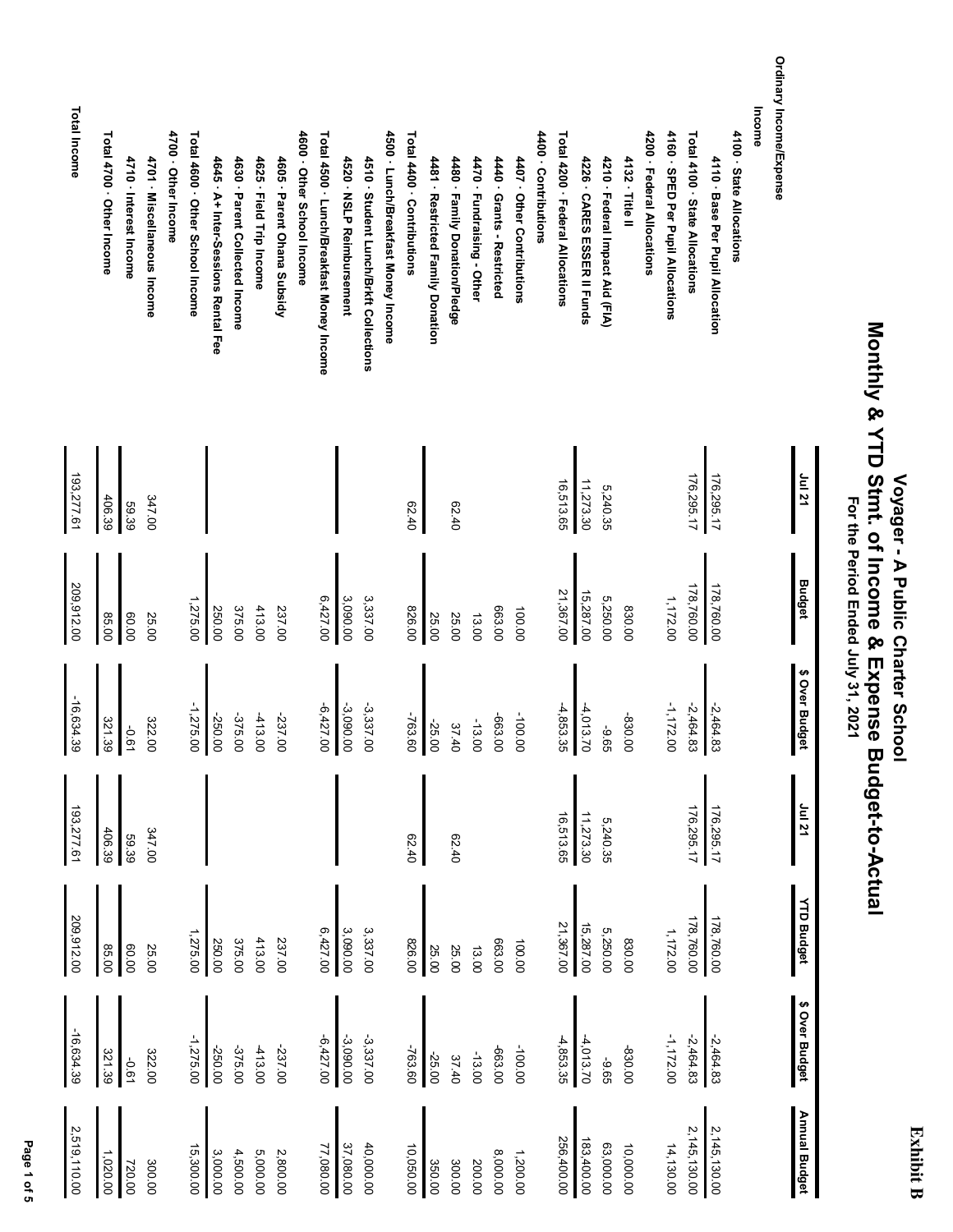# Voyager - A Public Charter School<br>Monthly & YTD Stmt. of Income & Expense Budget-to-Actual<br>For the Period Ended July 31, 2021  **Monthly & YTD Stmt. of Income & Expense Budget-to-Actual Voyager - A Public Charter School**

 **For the Period Ended July 31, 2021**

|                                             | 14 Iul     | <b>Budget</b> | \$ Over Budget | Jul 21     | <b>YTD Budget</b> | \$ Over Budget | <b>Annual Budget</b> |
|---------------------------------------------|------------|---------------|----------------|------------|-------------------|----------------|----------------------|
| Expense                                     |            |               |                |            |                   |                |                      |
| 6000 · Personnel & Payroll Expense          |            |               |                |            |                   |                |                      |
| 6010 Admin. Personnel                       | 22,877.51  | 28,250.00     | $-5, 372.49$   | 22,877.51  | 28,250.00         | $-5, 372.49$   | 339,000.00           |
| 6010.03 · Admin. Benefit-Accrue Vacation    | 342.00     | 340.00        | 2.00           | 342.00     | 340.00            | 2.00           | 4,100.00             |
| 6015.00 · Recess Supervisors                |            | 2,500.00      | $-2,500.00$    |            | 2,500.00          | $-2,500.00$    | 30,000.00            |
| 6020 - Instructional                        |            |               |                |            |                   |                |                      |
| 6021 · Classroom Teachers                   | 72,686.92  | 74,487.00     | $-1,800.08$    | 72,686.92  | 74,487.00         | $-1,800.08$    | 893,800.00           |
| 6023 · Specials Teachers                    | 10,600.42  | 18,896.00     | -8,295.58      | 10,600.42  | 18,896.00         | -8,295.58      | 226,708.00           |
| 6025 · Substitute Teachers                  |            | 4,080.00      | $-4,080.00$    |            | 4,080.00          | $-4,080.00$    | 49,000.00            |
| 6030 · Educational Asst                     |            | 1,500.00      | -1,500.00      |            | 1,500.00          | $-1,500.00$    | 18,034.00            |
| Total 6020 · Instructional                  | 83,287.34  | 98,963.00     | -15,675.66     | 83,287.34  | 98,963.00         | $-15,675.66$   | 1,187,542.00         |
| 6028 · Resource Teachers                    | 14,408.76  | 18,060.00     | $-3,651.24$    | 14,408.76  | 18,060.00         | $-3,651.24$    | 216,750.00           |
| 6035 · Teacher Differential Pay - add       | 3,916.81   | 1,040.00      | 2,876.81       | 3,916.81   | 1,040.00          | 2,876.81       | 12,500.00            |
| 6036 · School Counselor                     | 4,979.00   | 5,000.00      | -21.00         | 4,979.00   | 5,000.00          | -21.00         | 60,000.00            |
| $6070 -$<br>Landscaping/Groundskeeping 'EE' | 825.00     | 913.00        | -88.00         | 825.00     | 913.00            | -88.00         | 11,000.00            |
| 6072 · Maintenance/Janitorial 'EE'          | 235.00     |               | 235.00         | 235.00     |                   | 235.00         |                      |
| Total 6000 · Personnel & Payroll Expense    | 130,871.42 | 155,066.00    | $-24, 194.58$  | 130,871.42 | 155,066.00        | $-24, 194.58$  | 1,860,892.00         |
| 6200 - Academic Expenses                    |            |               |                |            |                   |                |                      |
| 6205 · Books/Curriculum                     |            | 853.00        | -853.00        |            | 853.00            | -853.00        | 10,300.00            |
| 6211 · Classroom Equipment/Computer         | 11,273.30  | 12,530.00     | -1,256.70      | 11,273.30  | 12,530.00         | $-1,256.70$    | 150,400.00           |
| 6213 · School Furnishings                   |            | 80.00         | -80.00         |            | 00.08             | -80.00         | 1,000.00             |
| 6215 Academic Supplies-classrm              |            | 460.00        | -460.00        |            | 460.00            | -460.00        | 5,500.00             |
| 6215.10 - Acad Supp-Other                   |            | 80.00         | -80.00         |            | 00.08             | -80.00         | 1,000.00             |
| 6215.11 - Acad Supp- Grant (Restricted)     |            | 665.00        | 00'599-        |            | 00'599            | -665.00        | 8,000.00             |
| 6216 · Testing Materials                    |            | 13.00         | $-13.00$       |            | 13.00             | $-13.00$       | 200.00               |
| 6225 · Computer & Software                  | 41.87      |               | 41.87          | 41.87      |                   | 41.87          |                      |
| 6235 · School (Student) Events              |            | 163.00        | $-163.00$      |            | 163.00            | $-163.00$      | 2,000.00             |
| Total 6200 · Academic Expenses              | 11,315.17  | 14,844.00     | $-3,528.83$    | 11,315.17  | 14,844.00         | $-3,528.83$    | 178,400.00           |
| 6250 · Other School Expenses                |            |               |                |            |                   |                |                      |
| 6251 - Parent Ohana Subsidy Expenses        |            | 230.00        | -230.00        |            | 230.00            | -230.00        | 2,800.00             |
| 6253 · Field Trips                          |            | 413.00        | 413.00         |            | 413.00            | $-413.00$      | 5,000.00             |
| 625.1 · Parent-Paid Miscellaneous Pees      |            | 375.00        | -375.00        |            | 375.00            | $-375.00$      | 4,500.00             |
| <b>S255.5</b><br>- School Safety Supplies   |            | 451.00        | 451.00         |            | 451.00            | -451.00        | 5,500.00             |
| Total 6250 · Other School Expenses          |            | 1,469.00      | $-1,469.00$    |            | 1,469.00          | -1,469.00      | 17,800.00            |

Page 2 of 5  **Page 2 of 5**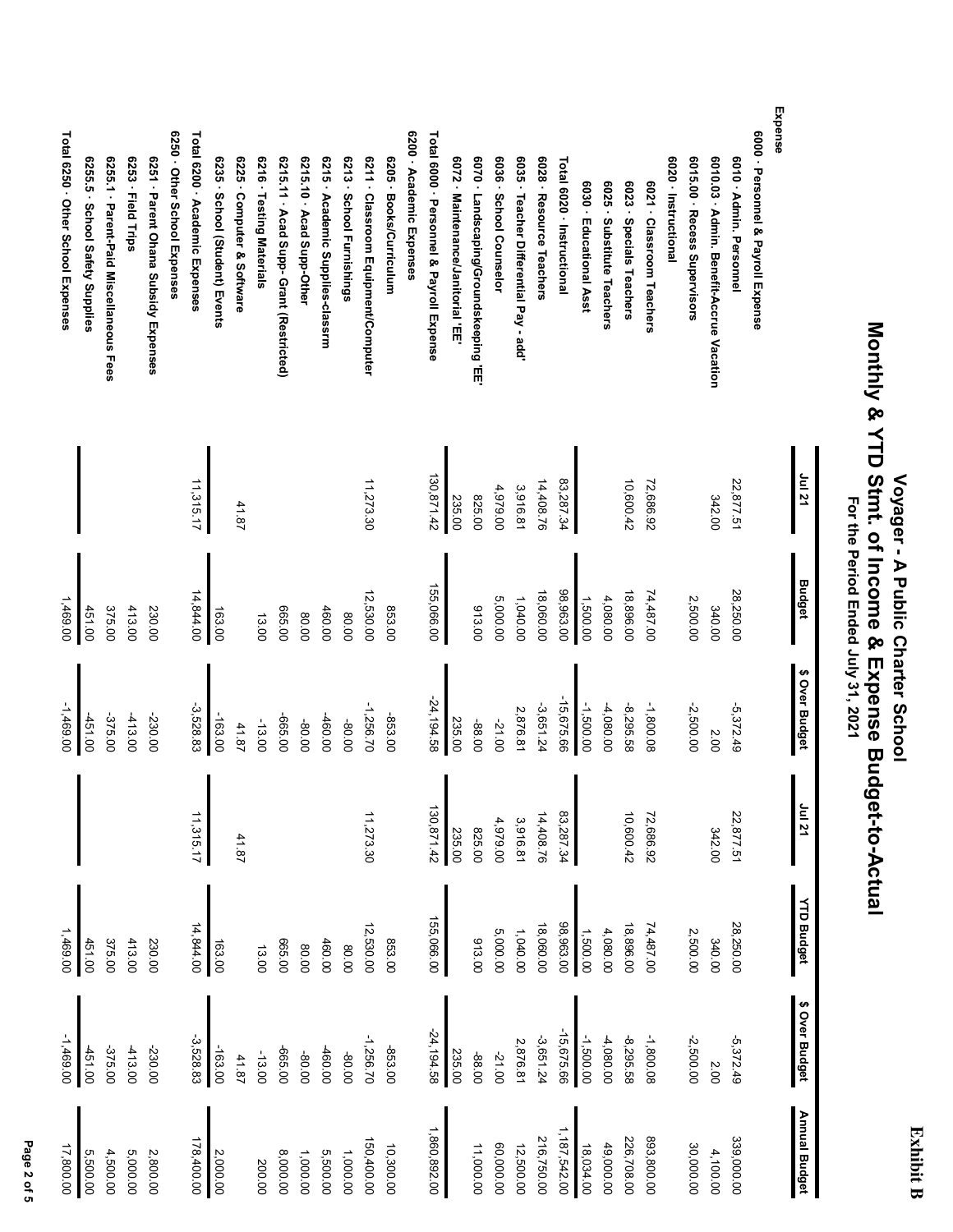| ╌ |  |
|---|--|
|   |  |

### Voyager - A Public Charter School<br>Monthly & YTD Stmt. of Income & Expense Budget-to-Actual<br>For the Period Ended July 31, 2021  **Monthly & YTD Stmt. of Income & Expense Budget-to-Actual Voyager - A Public Charter School For the Period Ended July 31, 2021**

|                                             | <b>14121</b> | <b>Budget</b> | \$ Over Budget | Jul 21       | <b>YTD Budget</b> | \$ Over Budget | Annual Budget |
|---------------------------------------------|--------------|---------------|----------------|--------------|-------------------|----------------|---------------|
| 6300 · Meals Service                        |              |               |                |              |                   |                |               |
| 6302 · School Lunches                       |              | 7,500.00      | -7,500.00      |              | 7,500.00          | -7,500.00      | 00.000,09     |
| Total 6300 · Meals Service                  |              | 7,500.00      | -7,500.00      |              | 7,500.00          | -7,500.00      | 00'000'06     |
| 6400 · Operating Expenses                   |              |               |                |              |                   |                |               |
| 6420 · Equipment Rental & Leasing           | 678.93       | 913.00        | -234.07        | 678.93       | 003.00            | -234.07        | 11,000.00     |
| 6430 - Operating Supplies                   |              |               |                |              |                   |                |               |
| 6431 - Janitorial Supplies                  | 560.08       | 750.00        | -189.92        | 560.08       | 750.00            | -189.92        | 00.000,9      |
| 6433 - Postage                              | 00.5         | 00'28         | -82.00         | 00'S         | 00'28             | $-82.00$       | 1,000.00      |
| 6434 · Office Supplies & Expenses           | 632.56       | 663.00        | -30.44         | 632.56       | 663.00            | $-30.44$       | 8,000.00      |
| 6436 · Office Equipment & Maint.            | 743.69       | 250.00        | 493.69         | 743.69       | 250.00            | 493.69         | 3,000.00      |
| Total 6430 · Operating Supplies             | 1,941.33     | 1,750.00      | 191.33         | 1,941.33     | 1,750.00          | 191.33         | 21,000.00     |
| 6440 · Staff Development & Stipends         |              |               |                |              |                   |                |               |
| 6441.05 · Staff Development - Title Ila     |              | 830.00        | 00.08-         |              | 830.00            | -830.00        | 10,000.00     |
| 644 - PD materials                          |              | 40.00         | $-40.00$       |              | 40.00             | -40.00         | 500.00        |
| Total 6440 · Staff Development & Stipends   |              | 00'028        | 00.078-        |              | 00'028            | 00'028-        | 10,500.00     |
| 6450 - Printing                             |              | 25.00         | -25.00         |              | 25.00             | $-25.00$       | 300.00        |
| 6470 - Misc. Other Operation Expenses       |              |               |                |              |                   |                |               |
| 6471 · Bank or Other Service Charges        | 131.28       | 200.00        | -68.72         | 131.28       | 200.00            | -68.72         | 2,400.00      |
| 6473 · Dues and Subscriptions               | 3,322.05     | 375.00        | 2,947.05       | يب<br>322.05 | 375.00            | 2,947.05       | 4,500.00      |
| Total 6470 · Misc. Other Operation Expenses | 3,453.33     | 575.00        | 2,878.33       | مي<br>453.33 | 575.00            | 2,878.33       | 6,900.00      |
| Total 6400 · Operating Expenses             | 6,073.59     | 4,133.00      | 1,940.59       | Ō.<br>073.59 | 4,133.00          | 1,940.59       | 49,700.00     |
| 6600 · Facilities                           |              |               |                |              |                   |                |               |
| 6610 · Rent/Lease Expenses                  |              |               |                |              |                   |                |               |
| <b>6011.01 - Rent - Lutheran</b>            | 1,047.12     | 24,236.00     | $-23, 188.88$  | 1,047.12     | 24,236.00         | $-23,188.88$   | 290,810.00    |
| 6611.08 · Rent - Wilder Ave                 | 23,664.91    |               | 23,664.91      | 23,664.91    |                   | 23,664.91      |               |
| 6611.09 · Real Property Tax -Wilder Ave.    |              | 25.00         | $-25.00$       |              | 25.00             | -25.00         | 300.00        |
| 6611.10 · Rent-Offsite Storage Fee          |              | 00.28         | $-82.00$       |              | 00.28             | $-82.00$       | 1,050.00      |
| 6612.08 · Parking Expense - Off Campus      |              | 1,030.00      | -1,030.00      |              | 1,030.00          | -1,030.00      | 12,400.00     |
| Total 6610 · Rent/Lease Expenses            | 24,712.03    | 25,373.00     | -660.97        | 24,712.03    | 25,373.00         | -660.97        | 304,560.00    |
| 6626 · Deferred Rent                        | -1,600.00    | $-1,600.00$   |                | -1,600.00    | -1,600.00         |                | $-19,200.00$  |
| 6630 · Facilities - Repair & Maint.         |              |               |                |              |                   |                |               |
| 6631 · Building & Equipment - R & M         | 5,516.37     | 2,120.00      | 3,396.37       | 5,516.37     | 2,120.00          | 3,396.37       | 25,500.00     |
| 6634 · Elevator Repair & Maint.             | 324.32       | 540.00        | 394.32         | 934.32       | 00'0+5            | 394.32         | 6,500.00      |

Page 3 of 5  **Page 3 of 5**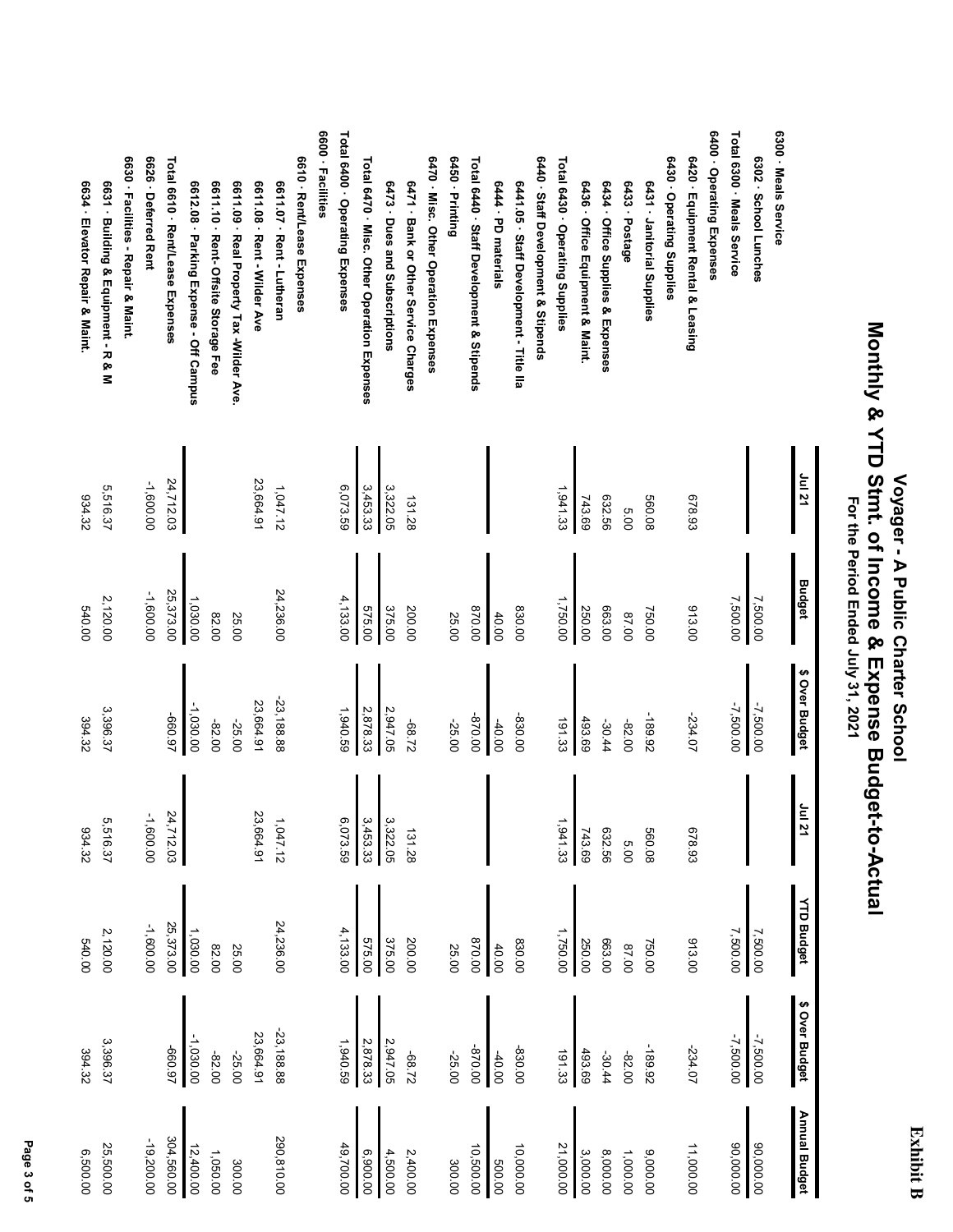| Ξ<br>۳ |  |
|--------|--|

## Voyager - A Public Charter School<br>Monthly & YTD Stmt. of Income & Expense Budget-to-Actual<br>For the Period Ended July 31, 2021  **Monthly & YTD Stmt. of Income & Expense Budget-to-Actual Voyager - A Public Charter School For the Period Ended July 31, 2021**

|                                           | <b>14121</b> | <b>Budget</b> | \$ Over Budget | 1u1 21     | <b>YTD Budget</b> | \$ Over Budget | Annual Budget |
|-------------------------------------------|--------------|---------------|----------------|------------|-------------------|----------------|---------------|
| 6638 · Security/Camera Equip leasing      | 335.08       | 1,125.00      | -789.92        | 335.08     | 1,125.00          | -789.92        | 13,500.00     |
| 6646 · Trash                              | 290.72       | 00'009        | -309.28        | 290.72     | 00'009            | -309.28        | 7,200.00      |
| Total 6630 · Facilities - Repair & Maint. | 7,076.49     | 4,385.00      | 2,691.49       | 7,076.49   | 4,385.00          | 2,691.49       | 52,700.00     |
| 6640 · Utilities                          |              |               |                |            |                   |                |               |
| 6641 - Electricity                        | 2,611.55     | 3,663.00      | $-1,051.45$    | 2,611.55   | 3,663.00          | $-1,051.45$    | 44,000.00     |
| 6642 · Water                              | 1,322.14     | 1,413.00      | -90.86         | 1,322.14   | 1,413.00          | -90.86         | 17,000.00     |
| 6643 · Telephone                          | 380.85       | 387.00        | $-6.15$        | 380.85     | 387.00            | $-6.15$        | 4,600.00      |
| 6644 - Internet                           | 66'79        | 575.00        | -20.01         | 554.99     | 575.00            | -20.01         | 6,900.00      |
| Total 6640 · Utilities                    | 4,869.53     | 6,038.00      | $-1,168.47$    | 4,869.53   | 6,038.00          | $-1,168.47$    | 72,500.00     |
| Total 6600 · Facilities                   | 35,058.05    | 34,196.00     | 862.05         | 35,058.05  | 34,196.00         | 862.05         | 410,560.00    |
| 6800 · Contracted Services                |              |               |                |            |                   |                |               |
| 6810 · Professional Consultants           |              |               |                |            |                   |                |               |
| 6811 - Audit/Accounting                   |              | 1,000.00      | 00'000'1-      |            | 1,000.00          | 00'000'1-      | 12,042.00     |
| 6812 · Misc. Consulting Services          |              | 1,604.00      | -1,604.00      |            | 1,604.00          | $-1,604.00$    | 19,208.00     |
| 6813 · Webpage Design & Mait              |              | 40.00         | -40.00         |            | 40.00             | -40.00         | 500.00        |
| 6816 · Computer Tech Services             |              | 413.00        | 413.00         |            | 413.00            | $-413.00$      | 5,000.00      |
| Total 6810 · Professional Consultants     |              | 3,057.00      | $-3,057.00$    |            | 3,057.00          | $-3,057.00$    | 36,750.00     |
| 6820 - Outside Services                   |              |               |                |            |                   |                |               |
| 6821 - Janitorial Service                 | 1,538.81     | 4,250.00      | $-2,711.19$    | 1,538.81   | 4,250.00          | $-2,711.19$    | 00'000'19     |
| 6822 · Payroll Service Fees               | 364.39       | 475.00        | -110.61        | 364.39     | 475.00            | $-110.61$      | 5,700.00      |
| 6825 · Hawaii Employee Coucil Fee         | 572.00       | 212.00        | 360.00         | 572.00     | 212.00            | 360.00         | 2,500.00      |
| 6826 · Pre-employment Screening Servic    | 104.20       | 40.00         | 64.20          | 104.20     | 40.00             | 64.20          | 500.00        |
| Total 6820 · Outside Services             | 2,579.40     | 4,977.00      | 2,397.60       | 2,579.40   | 4,977.00          | $-2,397.60$    | 59,700.00     |
| 6830 - State Services                     |              |               |                |            |                   |                |               |
| 6831.01 - Admin Fee - DHRD WC & AG CB Fee |              | 170.00        | -170.00        |            | 170.00            | -170.00        | 2,070.00      |
| 6832 - DOE - MOA                          |              | 00'28         | 00'28-         |            | 00'28             | 00'28-         | 1,000.00      |
| 6834 · Hawaii Charter School Network      |              | 144.00        | $-144.00$      |            | 144.00            | $-144.00$      | 1,728.00      |
| Total 6830 · State Services               |              | 401.00        | 401.00         |            | 401.00            | -401.00        | 4,798.00      |
| Total 6800 · Contracted Services          | 2,579.40     | 8,435.00      | -5,855.60      | 2,579.40   | 8,435.00          | -5,855.60      | 101,248.00    |
| <b>Total Expense</b>                      | 185,897.63   | 225,643.00    | -39,745.37     | 185,897.63 | 225,643.00        | $-39,745.37$   | 2,708,600.00  |
| <b>Net Ordinary Income</b>                | 7,379.98     | $-15,731.00$  | 23,110.98      | 7,379.98   | $-15,731.00$      | 23,110.98      | -189,490.00   |

Page 4 of 5  **Page 4 of 5**